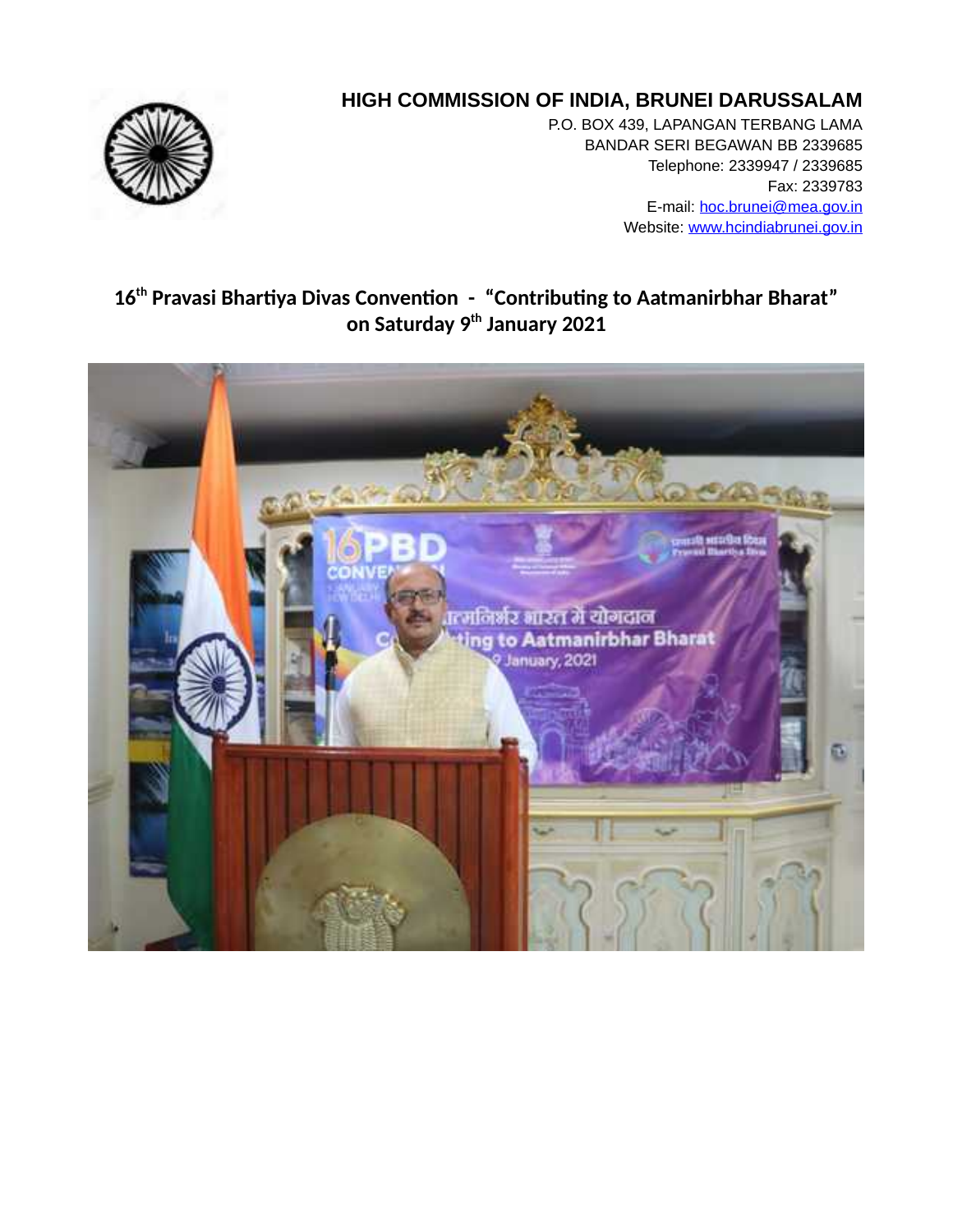This afternoon, the High Commission of India in Brunei Darussalam organized the Screening of the Inaugural Session of the virtual 16<sup>th</sup> Pravasi Bhartiya Divas (PBD) Convention being held by Ministry of External Affairs (MEA), at its Chancery. Over 60 members of the Indian diaspora were present.

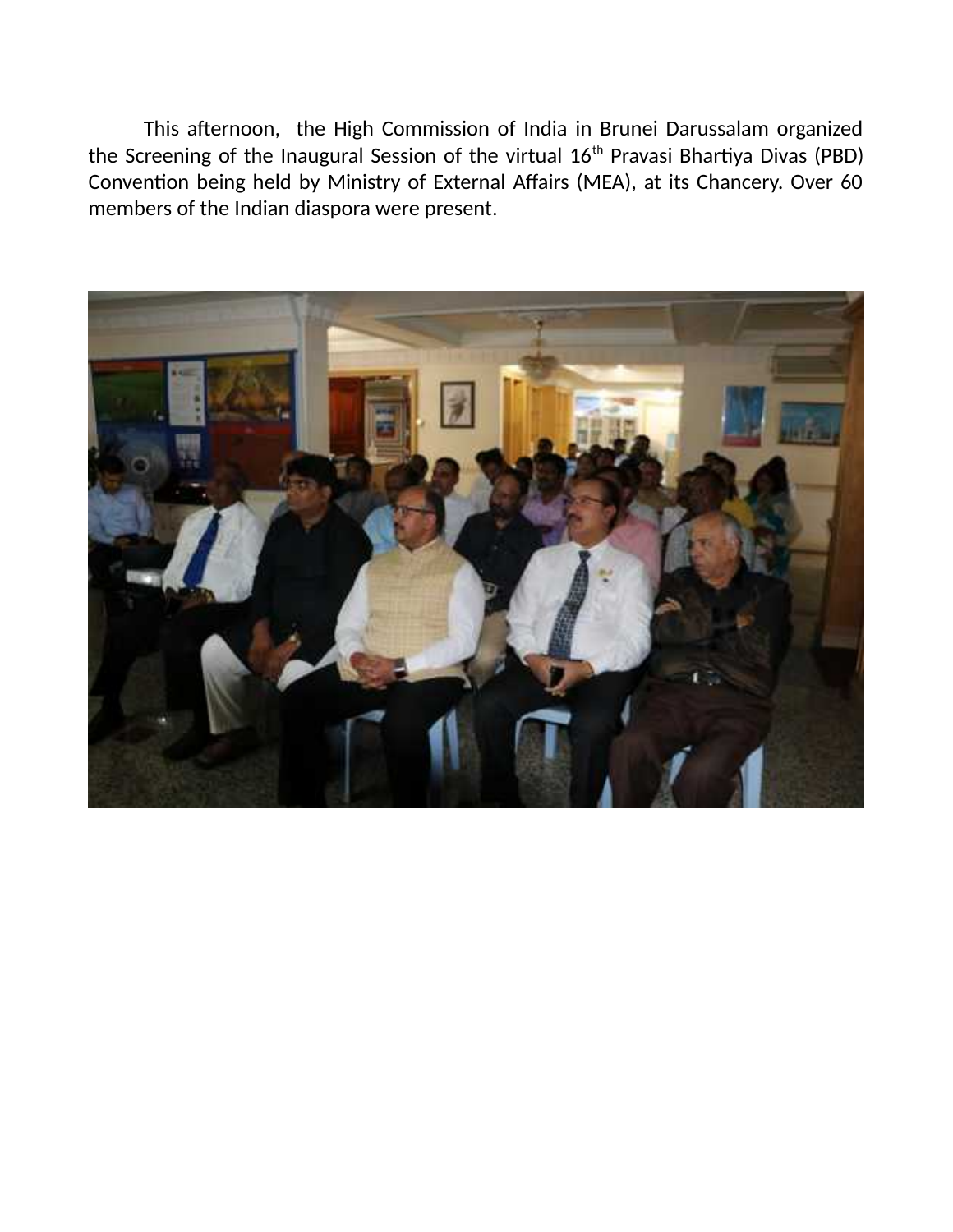2. PBD is celebrated on  $9<sup>th</sup>$  January every year to mark the contribution of Overseas Indian community in the development of India. January 9 was chosen as the day to celebrate this occasion since it was on this day in 1915 that Mahatma Gandhi, the greatest Pravasi, returned to India from South Africa, led India's freedom struggle and changed the lives of Indians forever.

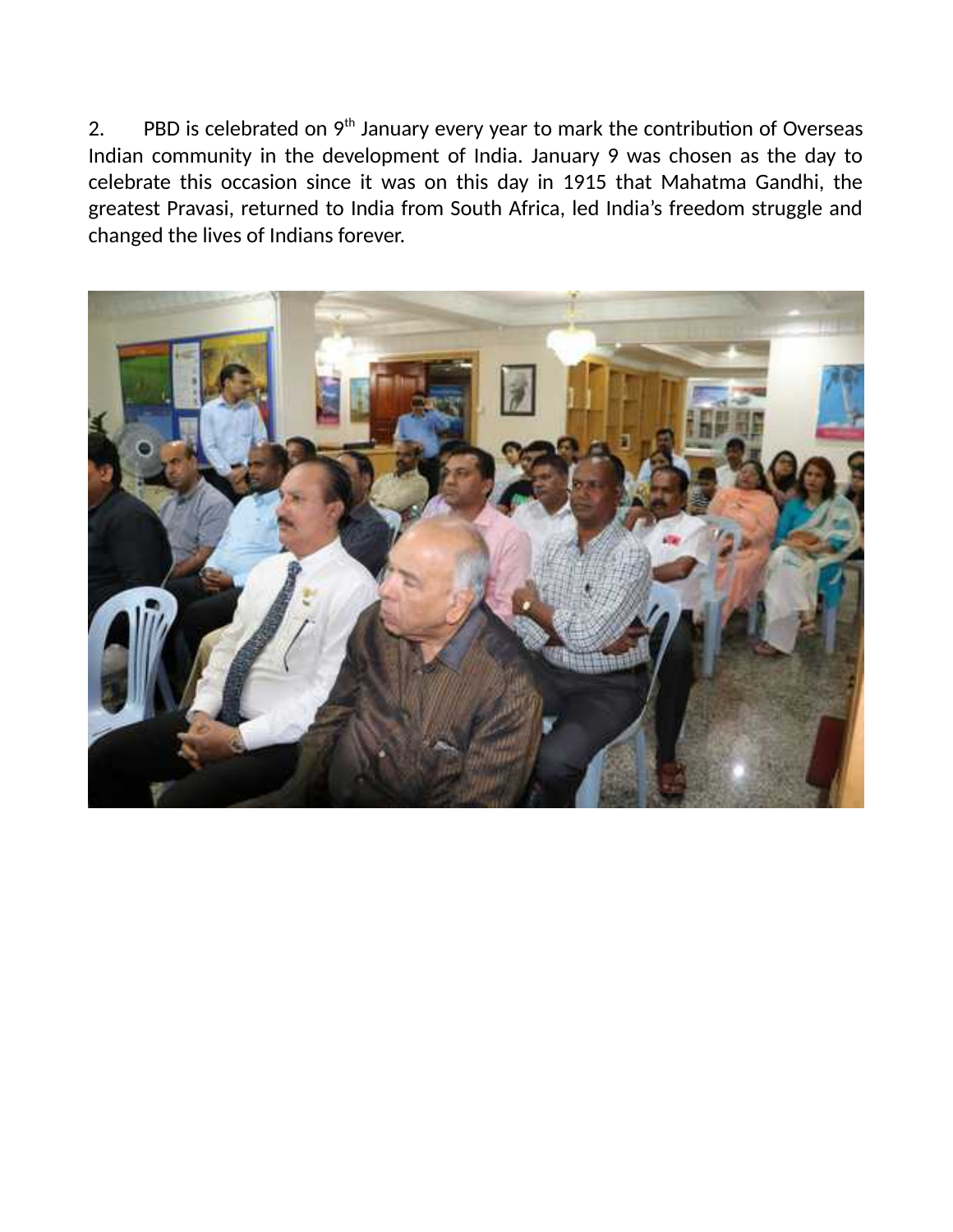3. The PBD Convention is the flagship event for the Indian Government's engagement with the Indian Diaspora all over the world. The theme of this year's Convention is "Contributing to Aatmanirbhar Bharat".

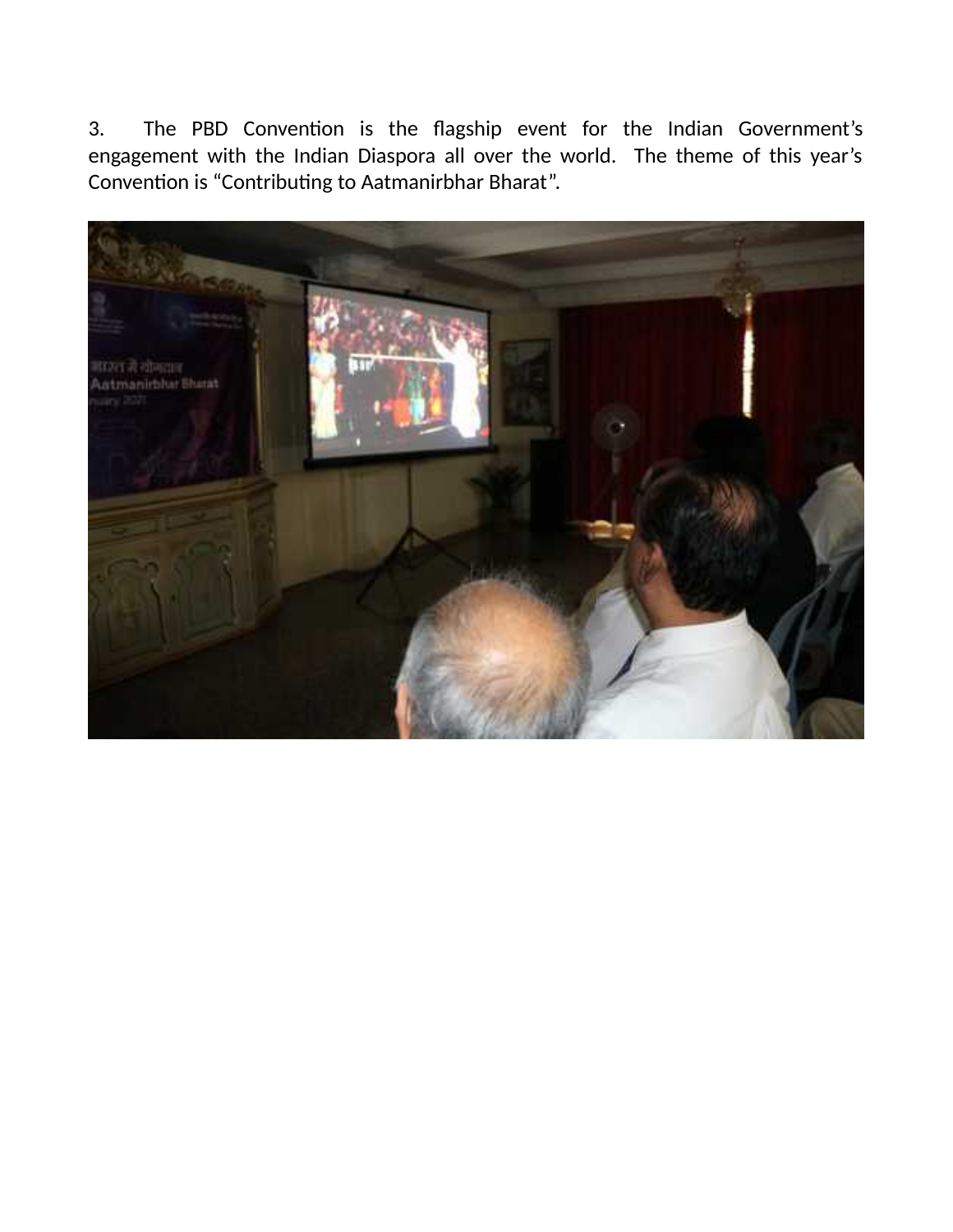4. Prior to the PBD Convention 2021, five Pre-PBD Conferences were also organized in virtual format from  $9<sup>th</sup>$  December 2020 to  $8<sup>th</sup>$  January 2021 which included (i) Role of Diaspora in promotion of Indian Culture Abroad; (ii) Targeting US\$ 5 Trillion Aatmanirbhar Bharat Economy by boosting Micro, Small & Medium Enterprises (MSMEs); (iii) India and the Gulf : Leveraging energy partnerships, Investment opportunities and emerging technologies for 'Aatmanirbhar Bharat', and India and the Gulf : Skill sets of the future for Indians in the Gulf; (iv) Forging media and entertainment partnerships to showcase India@75; and (v) PBD Conference on Youth.

5. In his opening remarks, H.E. Mr. Ajaneesh Kumar emphasized upon the initiatives and programmes of Government of India for its continuous engagement with the members of Indian diaspora all over the world.

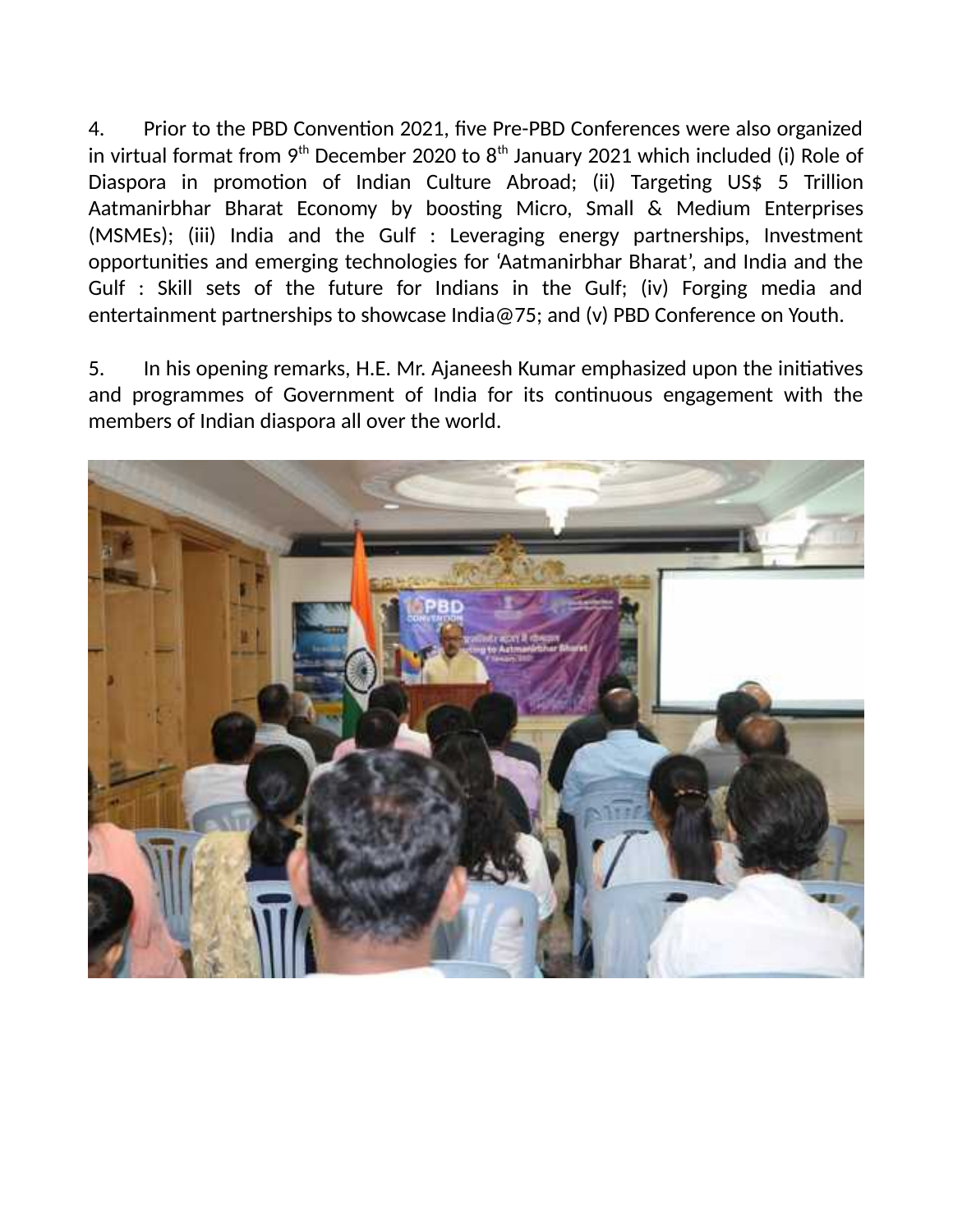6. During the Inaugural Session of this Convention, in his opening remarks H.E. Dr. S. Jaishankar, Hon'ble External Affairs Minister of India highlighted that the Pravasi Bhartiya Divas Convention is part of a tradition that began two decades ago, when the then Prime Minister Shri Atal Bihari Vajpayeeji envisioned a comprehensive framework for Pravasi outreach. He also said that even as we strengthen our bonds, the success of Pravasis abroad is a source of immense pride for all of us.

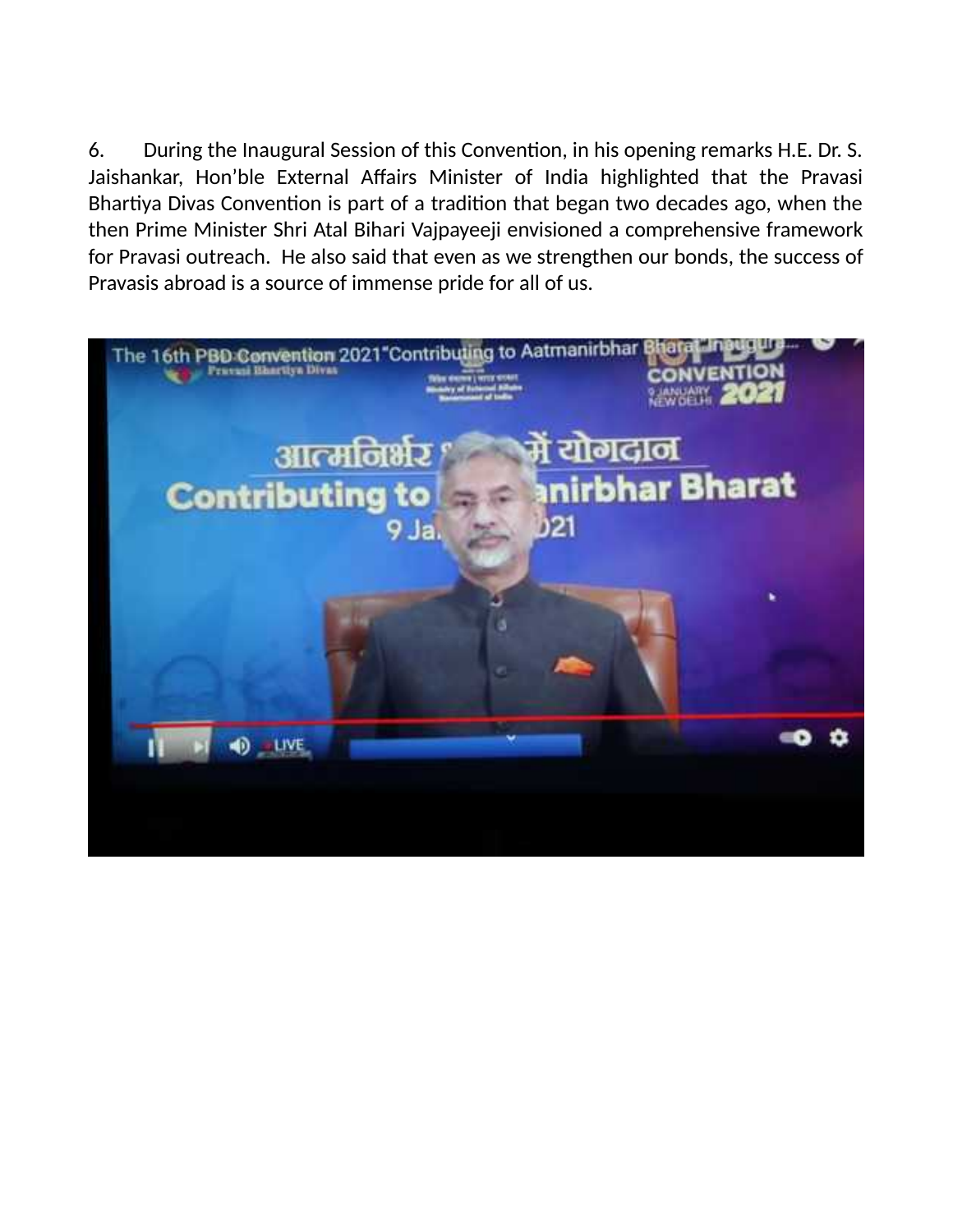7. In his Keynote Address, the Chief Guest H.E. Mr. Chandrikapersad Santokhi, President of Republic of Suriname said that India and Suriname are bonded at many levels – historically, religiously, linguistically and culturally.

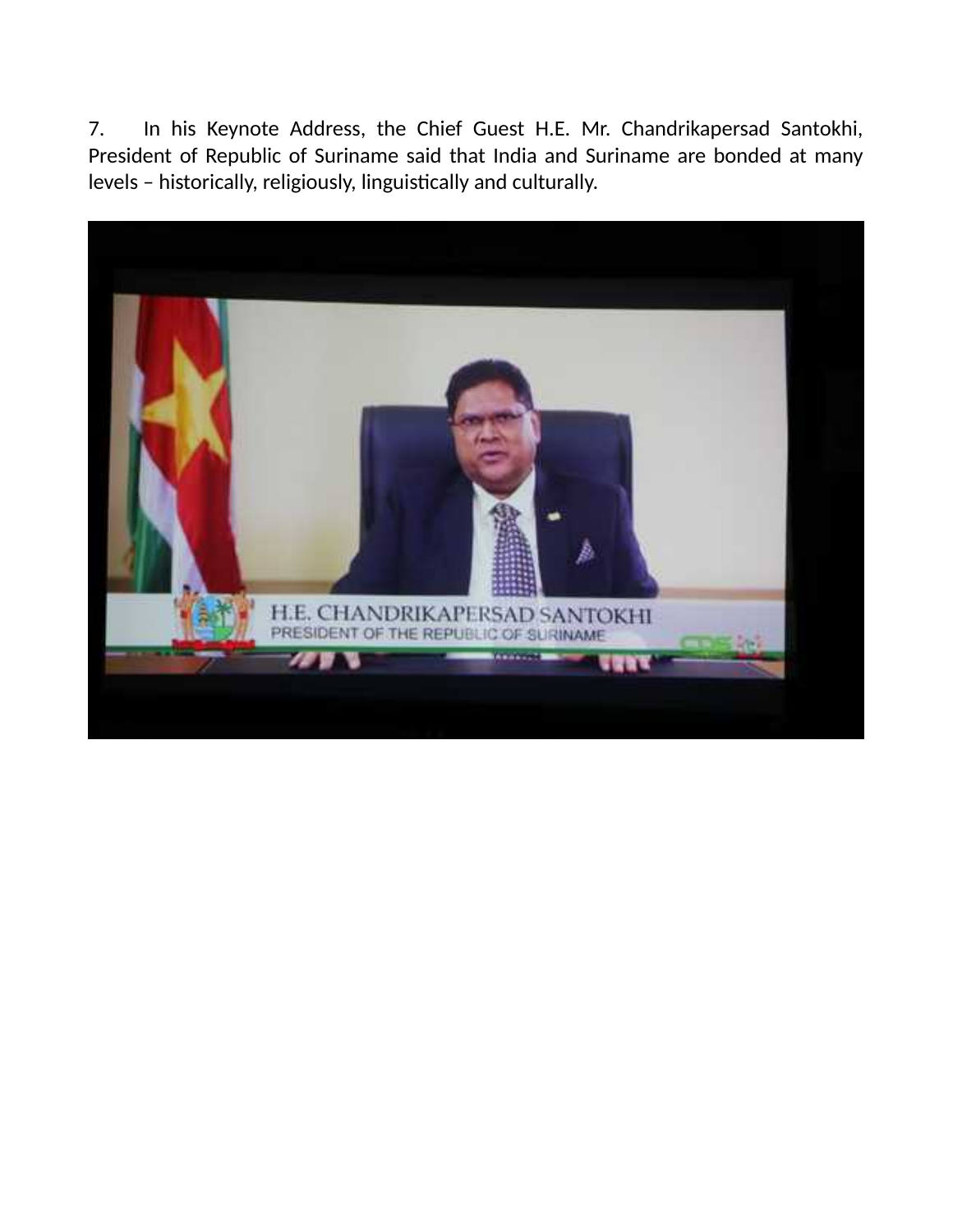8. During the Inaugural Session, Hon'ble Prime Minister of India addressed the members of the Indian diaspora spread all over the world many of whom were watching this event live in virtual format. He said that although the internet has connected all the Indians abroad with India, but their hearts were always associated with their motherland India and they are also connected with affinity for each other.